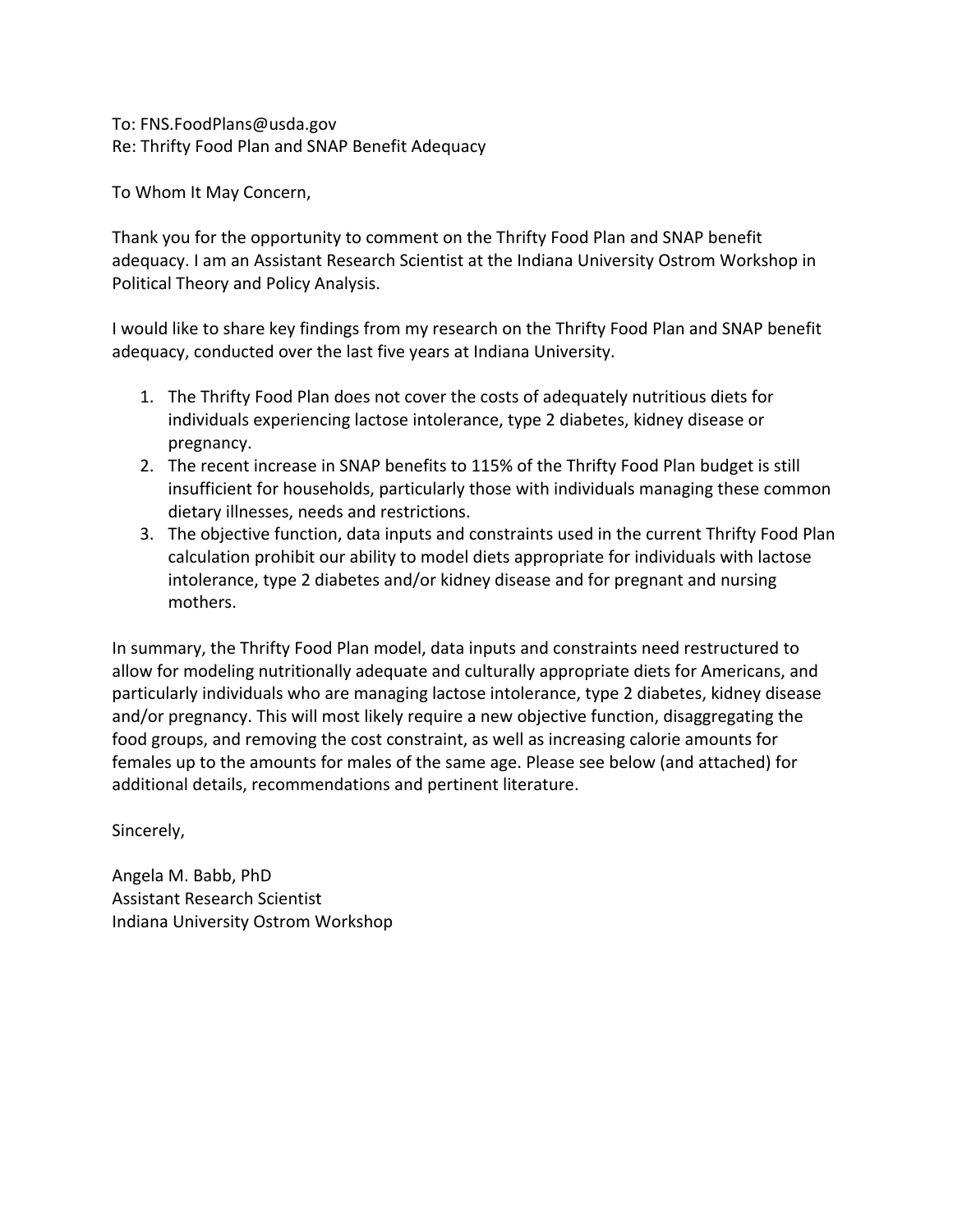## DETAILED COMMENTS

**1. The Thrifty Food Plan does not cover the costs of adequately nutritious diets for individuals experiencing lactose intolerance, type 2 diabetes, kidney disease or pregnancy.** 

Using a minimum cost model and dietary recommendations associated with lactose intolerance, type 2 diabetes, and pregnancy, we find that a nutritious diet is not affordable with the Thrifty Food Plan (TFP) budget for individuals with these common dietary needs and restrictions.<sup>1</sup> Lactose intolerance, type 2 diabetes, and pregnancy models for 20-50 year old females all return minimum food costs above the TFP budget allocation. Results indicate that equalizing the TFP budget allocations between men and women would better accommodate the heterogeneous needs of households in need of food assistance.

Recent research under review at the Journal of Nutrition in Gerontology and Geriatrics indicates that older adults age 51+ cannot afford a nutritious diet when managing lactose intolerance, type 2 diabetes, or chronic kidney disease.<sup>2</sup> When average consumption patterns are incorporated as a proxy for palatability, the TFP is even less adequate for older adults with these common dietary needs to afford nutritious and culturally appropriate diets.

**2. The recent increase in SNAP benefits to 115% of the Thrifty Food Plan budget is still insufficient for households, particularly for individuals managing common dietary illnesses, needs and restrictions.** 

Minimum cost nutritious diets for pregnant females age 20-50 cost at least 149% of the TFP,<sup>1</sup> without incorporating average consumption patterns as a proxy for palatability. Minimum cost nutritious diets for adults age 51+ with lactose intolerance, type 2 diabetes or chronic kidney disease cost at least 119% of the TFP and as much as 143% of the TFP budget.

When average consumption patterns are incorporated into the calculation and a weighted absolute minimum proportions model is used with the cost constraint removed, nutritious and culturally appropriate diets for older adults age 51+ cost as much as 140% of the TFP for those *without* dietary restrictions.2 For individuals with lactose intolerance, the cost is 144- 167% of the TFP. For individuals with type 2 diabetes, the cost is estimated to be 119-181% of the TFP. And for individuals with chronic kidney disease, the estimated costs are as much as 120% of the TFP, though it is impossible to find feasible solutions with recommended energy (calorie) intake.<sup>2</sup>

**3. The objective function, data inputs and constraints used in the current Thrifty Food Plan calculation prohibit our ability to model diets appropriate for individuals with lactose intolerance, type 2 diabetes and/or kidney disease and for pregnant and nursing mothers.**  The current objective function (*MIN Z* =  $\sum_i W_i (ln X_i - ln T_i)^2$ ) used for the TFP calculation requires an array of manual adjustments that are not transparent nor supported by public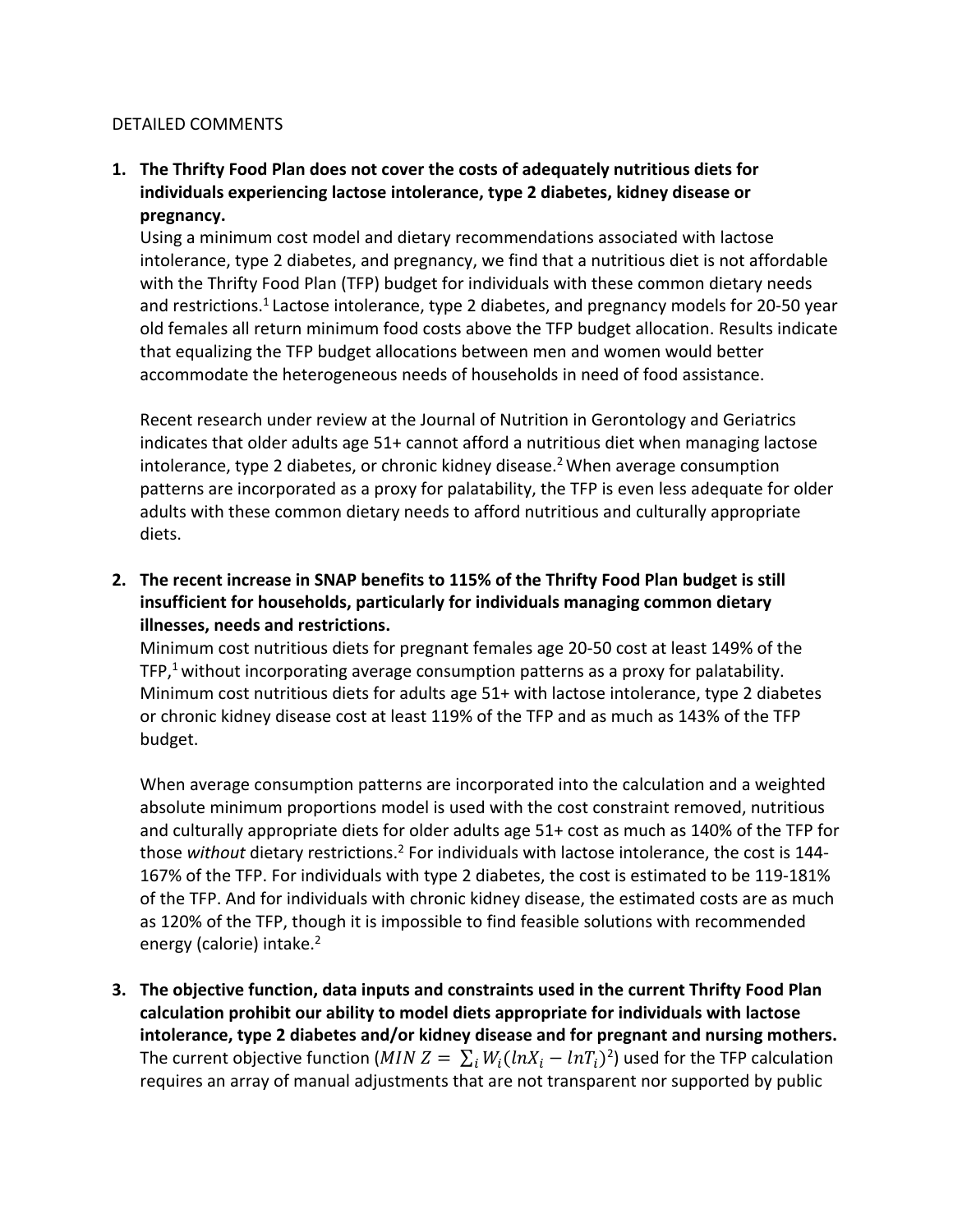policy.<sup>3,5</sup> A weighted minimum absolute proportions model (*MIN Z* =  $\sum_i W_i$  |  $\frac{X_i-T_i}{T_i}$  $_i W_i \left| \frac{X_i - T_i}{T_i} \right|$ ) is a superior objective function that provides better goodness-of-fit to average consumption patterns and greater variety in diet plans, and does not require manual adjustments to reach feasible solutions. 4

Secondly, the current aggregation of food groups and categories makes it impossible to model appropriate diets for individuals with chronic kidney disease, and extremely difficult to model diets for individuals with lactose intolerance or type 2 diabetes. For instance, fruits that are high in potassium are combined with fruits that are low in potassium, such that we cannot select low-potassium options for individuals with chronic kidney disease who need to limit potassium intake.<sup>2</sup> Moreover, the milk products food group does not currently contain nondairy options needed to model appropriate diets for individuals with lactose intolerance. Approximately 25% of Americans experience lactose intolerance, and rates are relatively high among Black, Asian, and Hispanic populations; therefore, the dietary constraints forcing three servings of milk products, combined with the lack of nondairy options creates a critical point of institutional discrimination in the TFP calculation and the resulting market baskets that include over three servings of fluid milk, on average. $3$ 

## RECOMMENDATIONS

- 1. Minimum recommendations for the Thrifty Food Plan revision:
	- a. Provide transparency to the public on data inputs, constraints and models used to determine the Thrifty Food Plan and maximum SNAP benefits.
	- b. Increase calorie amounts for females to the higher amounts for males of the same age.
	- c. Model diets appropriate for individuals managing chronic dietary illnesses and common dietary restrictions, including lactose intolerance, type 2 diabetes, chronic kidney disease, and pregnancy. This will require disaggregating food groups and categories and their associated nutrient profiles and prices to allow more flexibility in modeling diets, as well as incorporating nondairy milk options.
- 2. Additional recommendations for the Thrifty Food Plan revision:
	- a. Remove the cost constraint.
	- b. Use the weighted minimum absolute proportions objective function.
	- c. Widely gather and test recipes to transform consumable market baskets into purchasable market baskets.
- 3. Ideal recommendations for the Thrifty Food Plan revision:
	- a. Implement a transparent and accessible approach to modeling that empowers state administrators to calculate appropriate diet plans for SNAP applicants. A calculation performed with Excel and Java could be implemented in every SNAP office across the U.S.
	- b. Incorporate the costs of organic and fairly produced and traded commodities, in order to model food costs that support national and global food security.